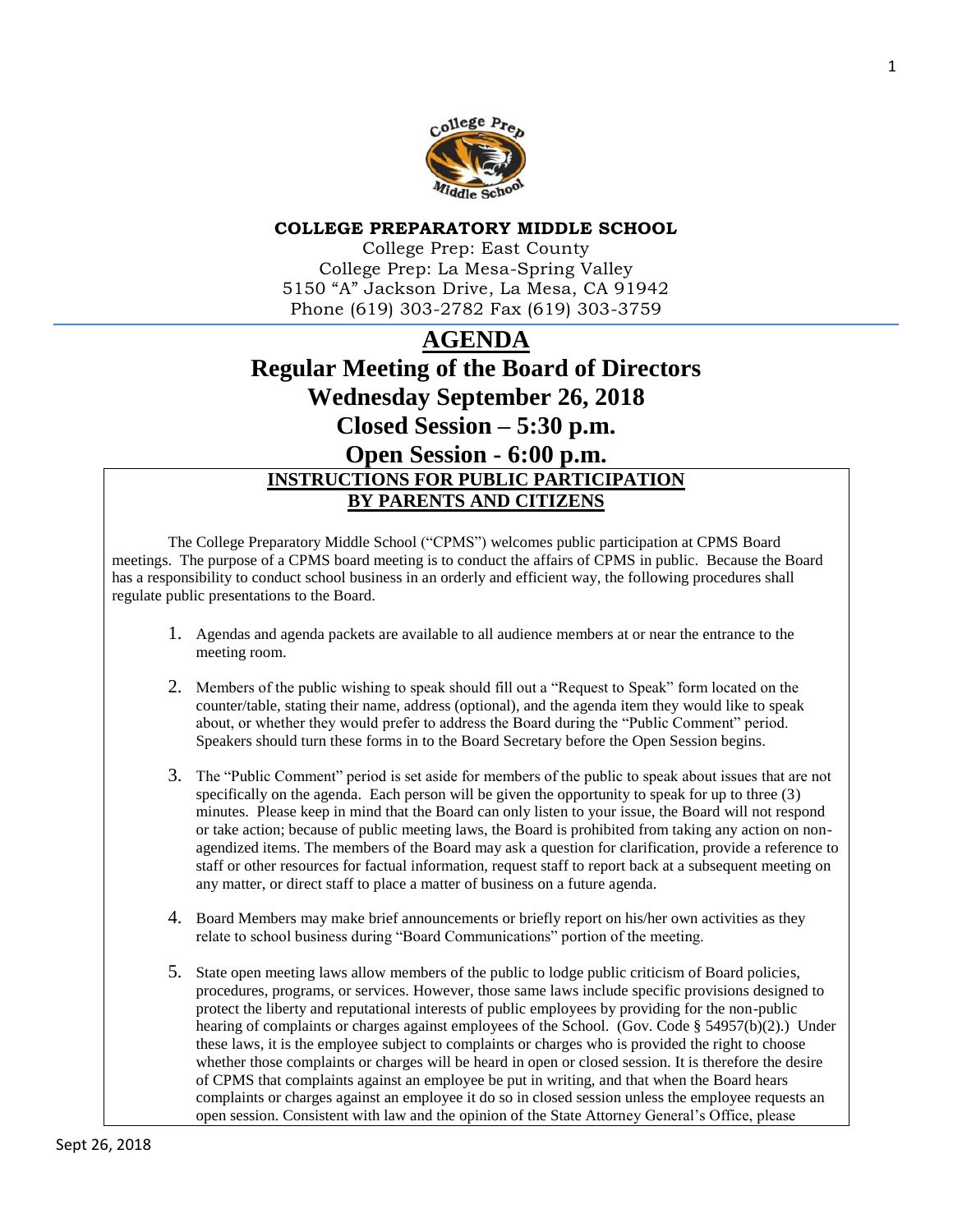submit any complaints against an employee in writing, to the administration, in accordance with the school's complaint procedure. This procedure is designed to allow the District to address complaints against employees while at the same time respecting their legitimate privacy rights and expectations. In compliance with the Americans with Disabilites Act (ADA) and upon request, College Preparatory Middle School may furnish reasonable auxiliary aids and services to qualified individuals with disabilities. Individuals who require appropriate alternative modification f the agenda in order to participate in Board meetings are invited to contact the School Office at 619.303.2782

# **I. PRELIMINARY**

# **A. Call to Order**

The meeting was called to order by the President Meitchik at \_\_\_\_\_\_\_\_\_\_ p.m.

# **B. Roll Call**

|                | Present | Absent | Arrived late | Departed early |
|----------------|---------|--------|--------------|----------------|
| Corey Meitchik |         |        |              |                |
| Alex Brizolis  |         |        |              |                |
| Lisa Dietrich  |         |        |              |                |
| Kathy Kinsella |         |        |              |                |
| Garth Hebbler  |         |        |              |                |

# **II. CLOSED SESSION (College Prep Staff Lounge)**

# **III. RECONVENE TO OPEN SESSION (Estimated start time: 6:00 p.m.)**

Depending upon completion of Closed Session items, the Board intends to convene in Open Session at 6:00 p.m. to conduct the remainder of the meeting, reserving the right to return to Closed Session at any time.

# **A. Pledge of Allegiance**

# **B. Report on Potential Action from Closed Session**

# **C. Approval of Previous Board Minutes**

| Motion by:   |  |
|--------------|--|
| Seconded by: |  |

Vote:

|                      | Yes/Aye | No/Nay | Abstain |
|----------------------|---------|--------|---------|
| Corey Meitchik       |         |        |         |
| Alex Brizolis        |         |        |         |
| Lisa Dietrich        |         |        |         |
| Kathy Kinsella       |         |        |         |
| <b>Garth Hebbler</b> |         |        |         |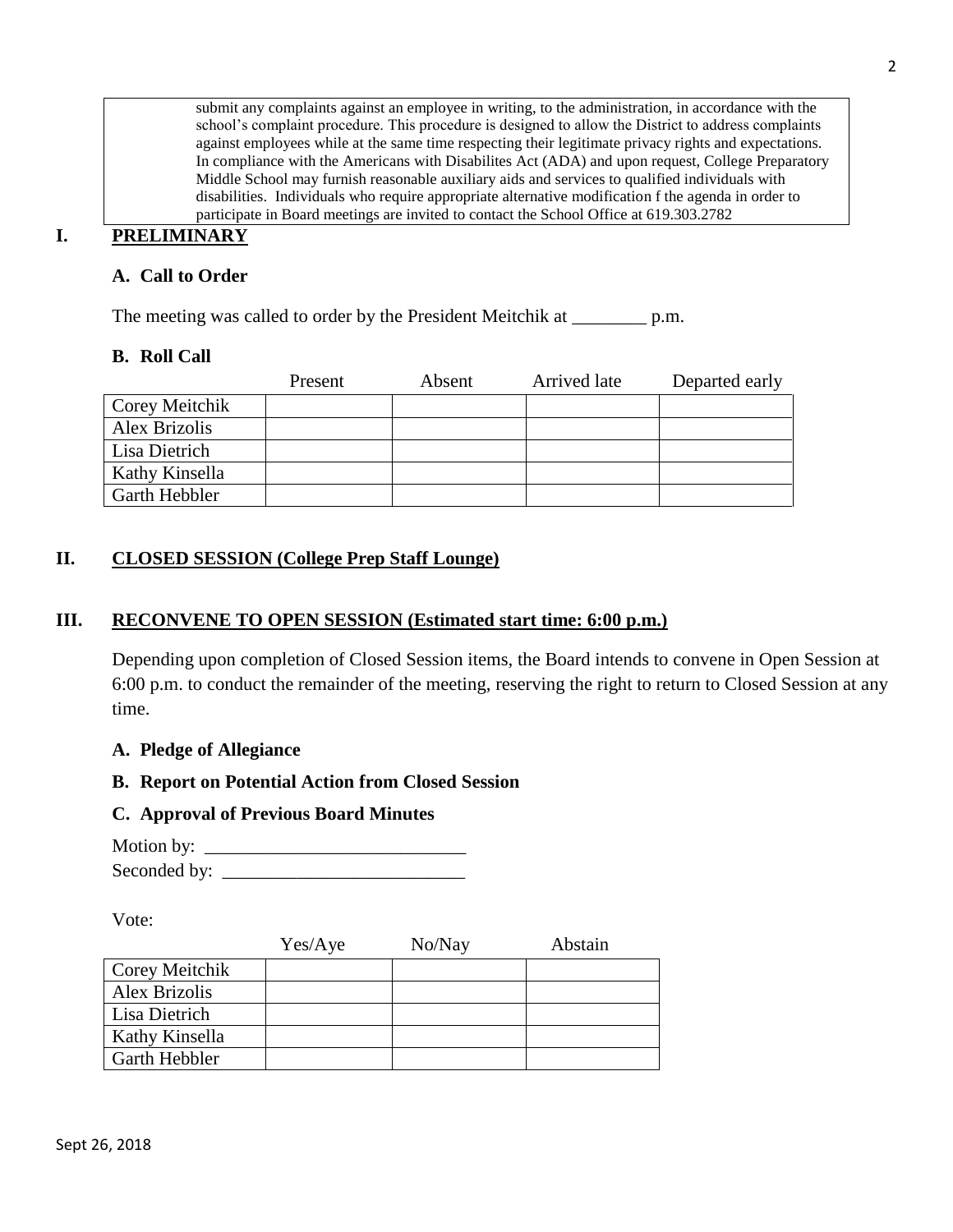# **D. Approval of Board Agenda**

| Motion by: $\_\_$    |         |        |         |
|----------------------|---------|--------|---------|
| Seconded by: _____   |         |        |         |
| Vote:                |         |        |         |
|                      | Yes/Aye | No/Nay | Abstain |
| Corey Meitchik       |         |        |         |
| <b>Alex Brizolis</b> |         |        |         |
| Lisa Dietrich        |         |        |         |
| Kathy Kinsella       |         |        |         |
| Garth Hebbler        |         |        |         |

# **IV. COMMUNICATIONS**

#### **A. Public Comment Period**

Public comment on items not listed on the Agenda. Maximum time three (3) minutes.

#### **B. Board Communications/Announcements**

Governing Board members make brief announcements or briefly report on his/her own activities as they may relate to school business.

#### **C. Staff Reports**

1. Director's Report: Director provided announcements and general report

# **V. INFORMATIONAL/ACTION ITEMS**

- **1. GENERAL FUNCTIONS- No items at this time**
- **2. PUPIL SERVICES- No items at this time**
- **3. PERSONNEL SERVICES- No items at this time**
- **4. FINANCIAL AND BUSINESS-** Budget presentation, Jim Weber, Director of Accounting Services, Charter Impact Inc.